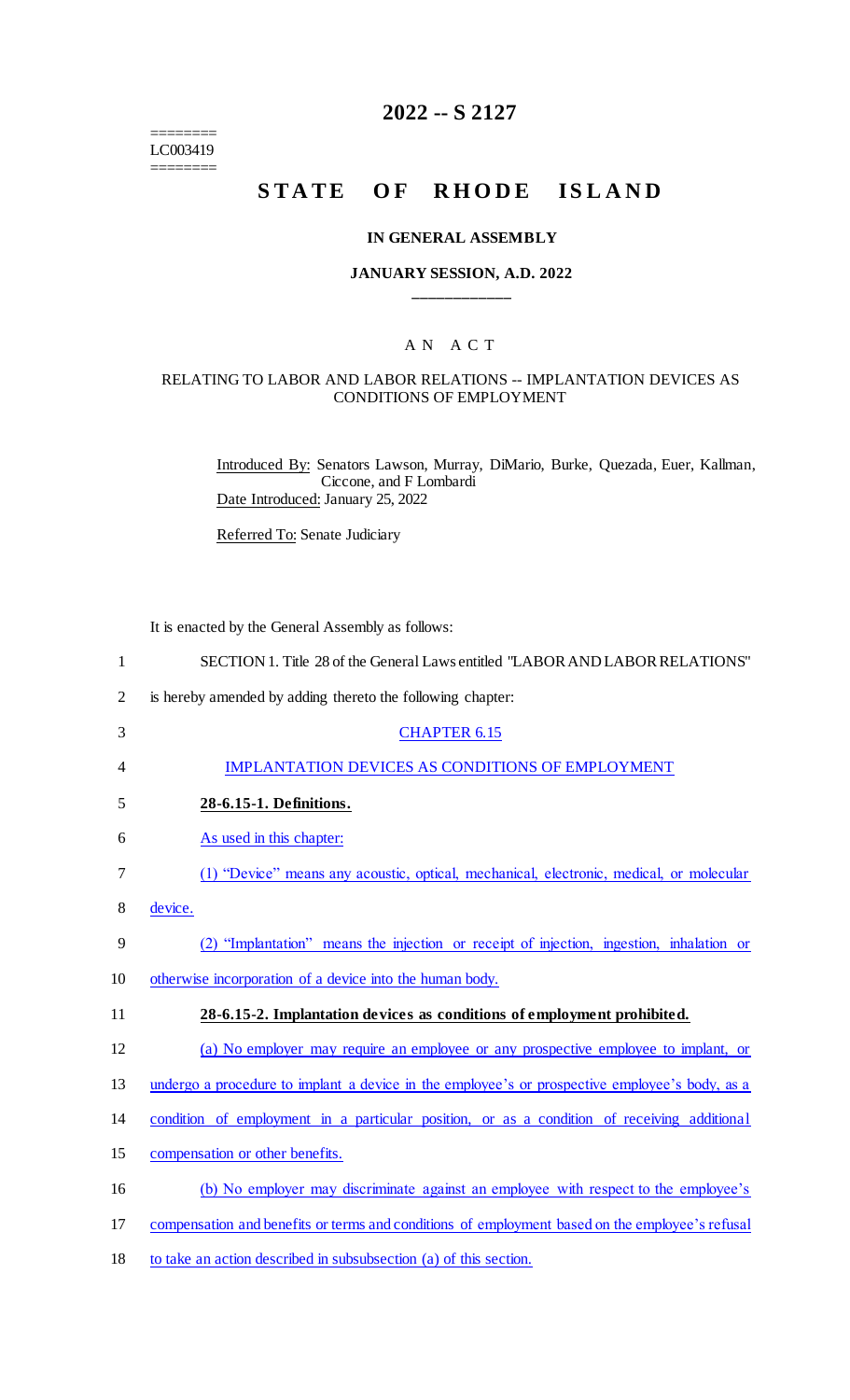## 1 **28-6.15-3. Penalty -- Exception.**

- 2 Any employer who subjects an employee or prospective employee to the implantation of a
- 3 device as defined in this chapter, or causes, directly or indirectly, any employee or prospective
- 4 employee to have such an implantation performed, is guilty of a misdemeanor punishable by a fine
- 5 of not more than one thousand dollars (\$1,000). This section does not apply to implantations
- 6 performed to comply with a court order.
- 7 **28-6.15-4. Punitive damages and attorneys' fees.**
- 8 In any civil action alleging a violation of this chapter, the court may:
- 9 (1) Award punitive damages to a prevailing employee or prospective employee, in addition
- 10 to any award of actual damages;
- 11 (2) Award reasonable attorneys' fees and costs to a prevailing employee or prospective
- 12 employee; and
- 13 (3) Enjoin an employer from further violation of this chapter.
- 14 SECTION 2. This act shall take effect upon passage.

======== LC003419 ========